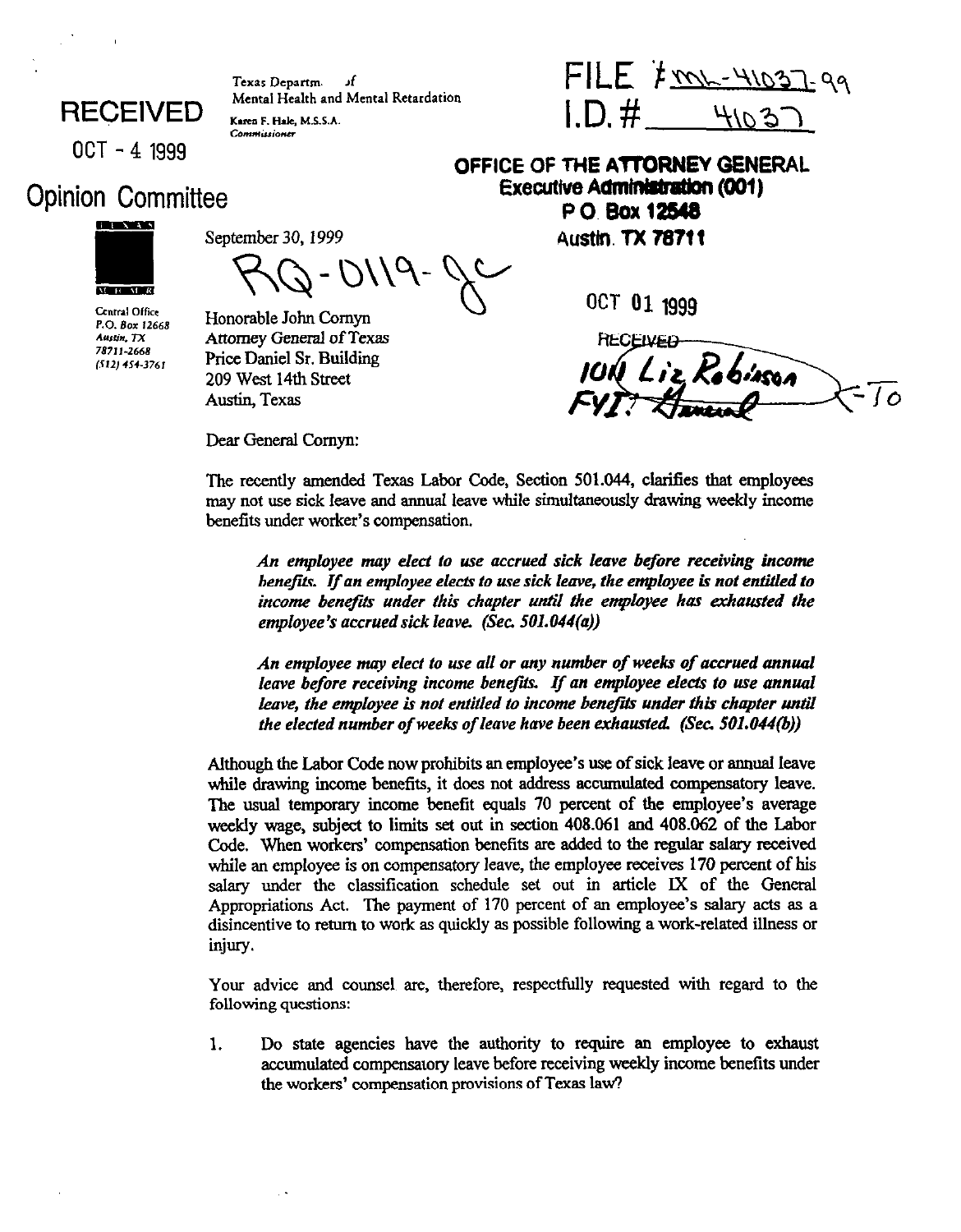Honorable John Comyn September 30,1999 Page 2

2. If state agencies cannot require an employee to exhaust accumulated compensatory leave, can they prohibit the use of compensatory leave while drawing such benefits?

Sincerely,

 $\hat{\phantom{a}}$ 

Kaistre

Karen F. Hale Commissioner

 $\mathbf{c}$ : Cathy B. Campbell, Director Legal Services, TDMHMR Margene Caffey, Director Human Resouces, TDMHMR Ron Josselet, Director, Risk Manager, TDMHMR

**KFH/LS:kj.391** 

 $\bar{\mathcal{A}}$